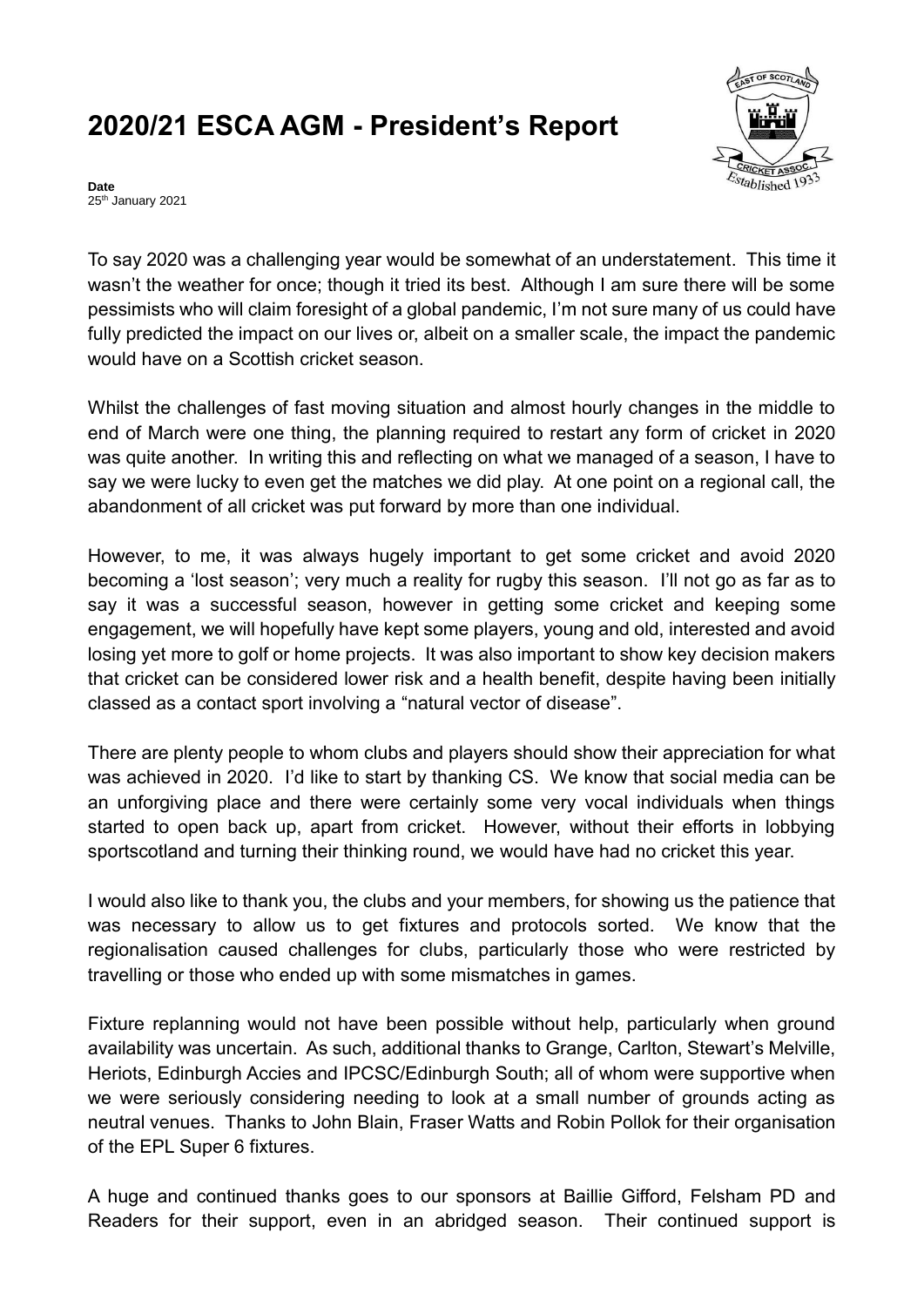appreciated and is absolutely vital to the development, growth and playing of grassroots Cricket in the region.

I'd also like to thank my ESCA committee colleagues and advisors for the effort put in to ultimately make this happen. I'd like to thank David Gibson and Phil Yelland in particular for their support around some of the more difficult decisions and being reliable sounding boards for my, at times, frustrated ramblings. I cannot reiterate enough that the ESCA committee members are all volunteers and gave up significant chunks of their own time to make some cricket happen; something that isn't always remembered, particularly with respect to the aforementioned social media.

Our focus switches quickly to 2021 and the planning for ESCA has already started. We have already met with CS and the other regional associations to discuss common challenges, sharing of ideas and scenario planning. Although we are planning (and hoping) for something akin to a 'normal' season, openly and honestly, we will unlikely know until March or even April what the season will look like. Depending on both Scottish Government and sportscotland guidance, particularly with respect to tiers, travel restrictions and timing of the opening back up of the country, we may need to review the start date of the season or review the structure of the league competitions. We will need to understand the viability of the EPL and potential regionalisation, fortunately for which we already have help from John Blain and team again.

After the formal business of tonight is concluded, we plan to break out into smaller club engagement sessions to hear from clubs. Whilst some of the discussion will inevitably involve some crystal ball gazing, we want to get some formal feedback from clubs on 2020, any challenges that are foreseen (particularly with respect to participation) and identify what may need to be put in place for 2021. As part of these discussions, I want to encourage clubs to continue to be open minded as to what form cricket may need to take and, particularly in the lowest leagues, recognise that flexibility and collaboration is likely to benefit all parties in the longer term.

One thing I do want to put back on the radar for 2021 is player conduct. A short and predominantly friendly fixture based structure last year largely gave the discipline subcommittee some well deserved rest from dealing with 'incidents'. With 2021 hopefully reverting to competitive cricket, I would like remind clubs that we are largely amateur cricketers in the East and a win at all costs mentality is not something we should also be reverting to. CS will be introducing a change to the code of conduct that we will expect clubs to adhere to, with further work being undertaken by ESCA's own discipline sub-committee.

In closing, I note that this will be my final year of Presidency at ESCA and, although I do promise a smoother transition than that seen across the Atlantic, I do want to put in place some further changes in committee structure and develop a formal 5 year plan to benefit the game in the East. As can be seen in the AGM papers, we have a number of individuals who have put their hat in the ring with respect to committee and sub-committee roles. Whilst there are still conversations to be undertaken around the finer point of the roles, I am hoping some fresh faces and ideas can benefit us all, particularly with respect to Annette Aitken